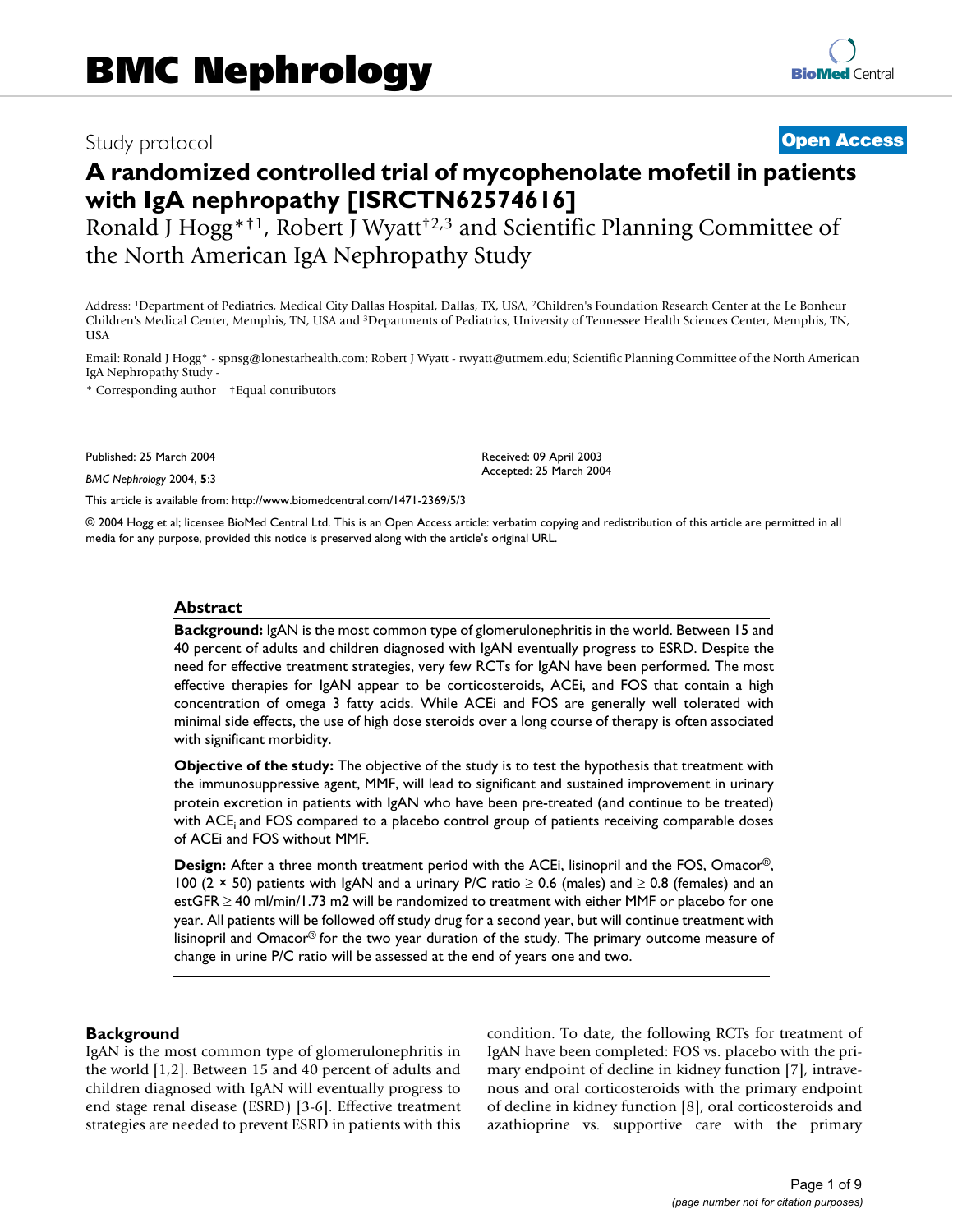endpoint of reduction in urinary protein excretion [9], "low-dose" oral corticosteroids with the primary endpoint of reduction in urinary protein excretion [10], ACEi vs. placebo with the primary endpoint of reduction of proteinuria [11], MMF vs. prednisone with the primary endpoint of reduction of proteinuria [12], MMF vs. placebo with the primary endpoint of reduction of proteinuria [13-15].

The results of this study group's first trial of FOS vs. alternate day prednisone vs. placebo with the primary endpoint of decline in kidney function [16] have recently been published in abstract form [17]. We found no significant difference with respect to decline in renal function among the alternate-day prednisone, FOS and placebo groups. We did find a significant decline in proteinuria after two years of treatment for both the prednisone and FOS groups as compared to the placebo group.

Ongoing RCTs using decline in GFR as the primary outcome measure include a European pediatric study and comparing ACEi vs. placebo [18], an Italian study comparing ACEi and prednisone to ACEi alone [19], and another Italian study examining intravenous and oral corticosteroids with and without azathioprine [20].

The most effective therapies for IgAN appear to be FOS that contain a high concentration of omega 3 fatty acids [7], corticosteroids [8-10], and ACEi [11]. However, the use of moderate to high dose steroids over a long course of therapy is may be associated with significant morbidity and the most recent results of the effect of FOS suggest that such therapy may only be successful in delaying progression for a few years rather than permanently preventing progressive disease [21]. FOS and ACEi inhibitors are widely used for the treatment of IgAN and are usually well tolerated. Hence we believe that giving both FOS and ACEi to all patients in the proposed study is warranted and will greatly enhance patient recruitment by providing some form of treatment for all subjects in the trial.

MMF is an immunosuppressive agent that acts to suppress antibody formation by B-cells through impairment of denovo purine synthesis [22]. Case series suggest that MMF may be effective in reducing proteinuria in a variety of glomerular diseases including IgAN [23-25], and two recent Chinese RCTs found MMF to be significantly better than prednisone for reduction of proteinuria in patients with IgAN [12,13]. However, two other recent RCTs showed no benefit for MMF in reduction in proteinuria in patients with IgAN [14,15].

#### **Methods/design** *Objective of the study*

To undertake a multicenter, RCT designed to test the hypothesis that treatment with MMF will lead to significant and sustained improvement in proteinuria in patients with IgAN who have been pre-treated (and continue to be treated) with ACEi and FOS compared to a placebo control group of patients receiving comparable doses of ACEi and FOS without MMF.

#### *Rationale for using change in proteinuria as a primary endpoint*

The most obvious endpoint for treatment failure in patients with IgAN is progression to ESRD. However, since the period from diagnosis to ESRD in patients with normal renal function at onset may be over 10 years, most studies of therapy for IgAN have used surrogate endpoints, such as improvement or stability of serum creatinine, or decline in amount of proteinuria. Deterioration in renal function, (e.g., 50% loss of function), has been the surrogate endpoint that most closely associates with the primary endpoint of progression to ESRD.

Considerable data from clinical trials suggest that renal function will be protected and proteinuria reduced in patients with non-diabetic glomerular disease treated with ACE<sub>i</sub> [26-28]. An unproved assumption is that significant lowering of urinary protein excretion will result in preservation of renal function. If this assumption is in fact true, then reduction in protein excretion in a short term study of two years may be associated with preservation of renal function for a much longer (5 to 20 years) or even indefinite period of time. This is the basis for our decision to use reduction in proteinuria as the primary outcome measure in this study.

## *Study design*

This is a multicenter, double-blind placebo-controlled, RCT designed to test the efficacy of MMF in patients with IgAN who are at risk for development of progressive disease. All subjects will receive treatment with Omacor®and lisinopril during a 3-month lead in period and for the subsequent 2-year period of study. Adult subjects who are unable to tolerate lisinopril may exit the study or may be converted to losartan and continue in the study. Each subject will receive a year of treatment with the study drug (MMF) or placebo followed by a year of follow-up off study drug. This multicenter clinical trial will be conducted in up to 50 clinical centers where patients will be recruited and studied. The study will be coordinated by the ACC at Medical City Dallas Hospital, Dallas, TX.

#### *Primary outcome measure*

The primary outcome measure will be change from entry level in urine P/C ratio. Data for this outcome will be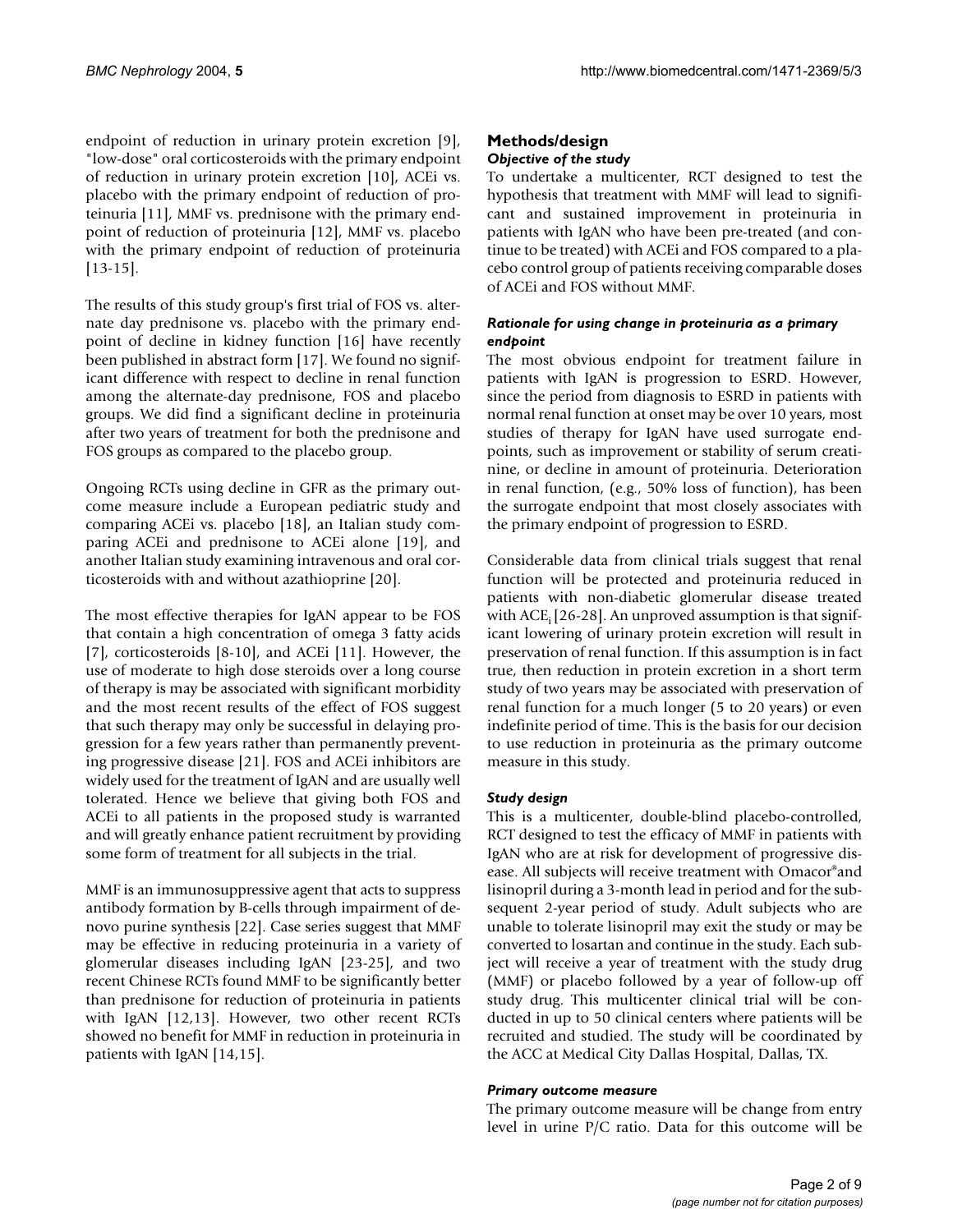examined every 6 months until the end of the study two years after randomization.

#### *Secondary outcome measure*

The secondary outcome measure will be change in estGFR [[29](#page-7-0)]. We realize that the likelihood of detecting significant changes in GFR in this short-term study is remote.

#### *Summary of study phases*

There are four phases of study for each subject. Phase 1 or the screening phase will be from one to four week duration. During this phase each potential subject will be evaluated to determine if he/she is eligible for the study. The renal biopsy report will be examined to confirm the diagnosis of IgAN and to determine the severity of renal injury at the time of biopsy. Subjects are eligible for entry if proteinuria determined in the central laboratory is over 1 gm per day on a 24-hour collection or the UPr/Cr ratio on an aliquot from that collection is ≥0.6 in a male taking an ACEi or >0.8 female in a taking an ACEi. The minimum acceptable estGFR at entry is ≥50 ml/min/1.73 m2 for subjects who are not taking an ACE and  $\geq 40$  ml/min/1.73 m2 for subjects who are taking an ACEi.

Phase 2 or the lisinopril/Omacor® lead-in phase will last for three months. During this phase each subject will be established on a stable dose of both lisinopril (or losartan if necessary) and Omacor®. At the end of this phase male subjects with a UPr/Cr ratio  $\geq 0.6$  and female subjects with a UPr/C ratio  $\geq$  0.8 will be eligible for randomization. The estGFR must be  $\geq 40$  ml/min/1.73 m<sup>2</sup> prior to randomization.

Phase 3 is the study drug treatment phase and will last for 12 months. Due to the large number of centers required to recruit sufficient subjects, stratification by center is impractical. Block randomization will be performed in equal blocks of 4 for each of the two strata. After the ACC has determined that the patient is eligible for the study, the biostatistician, based upon the randomization scheme constructed using a computer-based pseudo-random number generator, will determine the treatment group assignment. The biostatistician will notify the study pharmacist of the assignment and he/she will arrange for delivery of the appropriate study medication (MMF or matched placebo) the center investigator responsible for management of the patient. Subjects will receive MMF or placebo at a dose that is based on body size.

During phase 4, the post-treatment Phase subjects will be monitored carefully to determine if they show changes in urine Pr/Cr ratio or estGFR after MMF/placebo has been discontinued. (They will still receive Omacor® and lisinopril (or losartan if necessary).

#### *Inclusion criteria*

Criteria for inclusion in the study are: 1) patient age above 7 and less than 70 years, 2) renal biopsy diagnostic for IgAN based on immunohistologic staining for IgA that is greater than or equal to staining for IgG and IgM after the biopsy report has be evaluated by one of the study pathologists (entry into the study does not depend upon any specific time interval between the time of the renal biopsy and the time of entry), 3) ability to swallow the oral medications used in the study, 4) signed informed consent by subjects  $\geq 18$  years of age, and parent/guardian of any subject < 18 years of age with a subject aged  $\geq$  7 years to <18 years of age also signing an age-appropriate assent form, 5) urine Pr/Cr ratio  $\geq$  0.6 for males and  $\geq$  0.8 for females prior to randomization, 6) for female subjects of childbearing potential a negative pregnancy test one week prior to starting lisinopril, and again less than one week before starting MMF or placebo.

#### *Exclusion criteria*

Criteria for exclusion from the study are: 1) clinical and histologic evidence of systemic lupus erythematosus, 2) well-documented history of Henoch-Schönlein purpura (previous non-specific abdominal pain or rash does not exclude a subject), 3) cirrhosis, chronic active liver disease, hepatitis B, hepatitis C, 4) history of significant gastrointestinal disorder (e.g.: severe chronic diarrhea or active peptic ulcer disease, 5) HIV, 6) any systemic infection or history of serious infection within one month of entry 6) ANC < 2000/mm3, 7) HCT < 28% (anemic subjects may be reevaluated after the anemia has been treated), 8) estGFR < 40 ml/min/1.73 m<sup>2</sup> at time of randomisation (it is acceptable for the estGFR to fall to less than 40/ml/min1.73 m2 during treatment with MMF or placebo provided the level prior to randomization is still ≥60% of the pre-entry value), 9) known contraindication to the administration of MMF, OMACOR® or lisinopril (or losartan if used instead of lisinopril), 10) other major organ system disease or malignancy except skin cancer fully excised more than 5 years prior to entry, 11) current or prior treatment with MMF or azathioprine, 12) pregnancy or breast feeding at time of entry or unwillingness to comply with measures for contraception, 13) current or recent (within 30 days) exposure to any investigational drug.

#### *Exit criteria (reasons for permanently discontinuing study medication)*

Reasons for permanently discontinuing study medication are: 1) ingestion of prohibited medication (MMF, azathioprine, cyclophosphamide, cholestyramine; NSAIDs, Cox 2 inhibitors, cimetidine, vitamin E in doses greater than those provided in a daily multivitamin tablet, 2) a lipid lowering medication other than cholestyramine (e.g. a statin) begun after study entry (such medication may be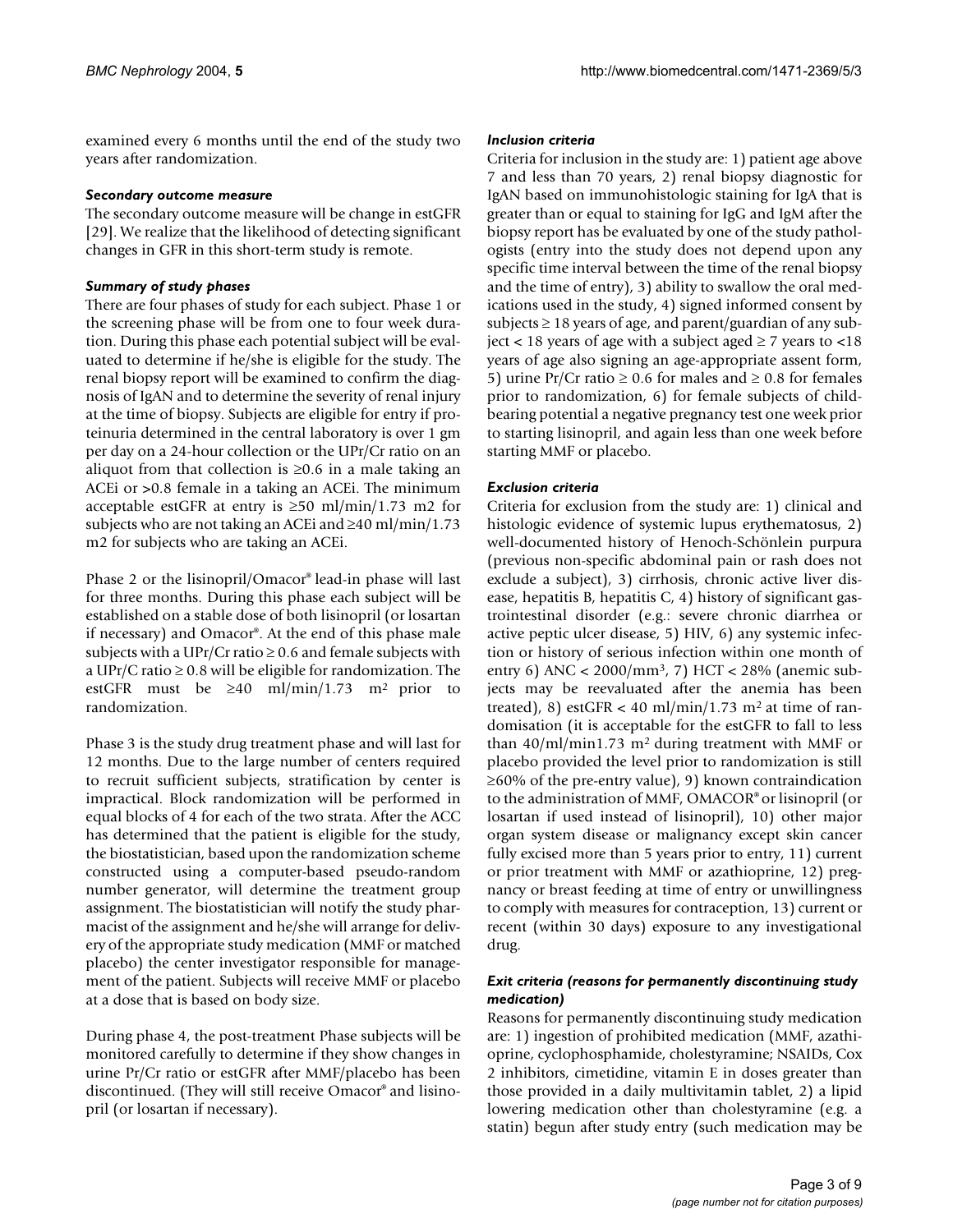| Patient weight (Kg) | Initial dose (mg) AM PM | Full dose (mg) AM PM | Full dose in mg/Kg/day |
|---------------------|-------------------------|----------------------|------------------------|
| $25 - 30$           | 250, 250                | 500, 250             | $25 - 30$              |
| $30 - 40$           | 250, 250                | 500, 500             | $25 - 33$              |
| $40 - 45$           | 500, 250                | 750, 500             | $28 - 31$              |
| $45 - 50$           | 500, 500                | 750, 750             | $30 - 33$              |
| $50 - 55$           | 500, 500                | 1000, 750            | $32 - 35$              |
| $\geq 55$           | 500, 500                | 1000, 1000           | ≤36                    |

#### <span id="page-3-0"></span>**Table 1: Weight-based schedule for MMF dosing**

<span id="page-3-1"></span>**Table 2: Protocol for daily dose reduction for MMF/Placebo**

| Maintenance dose (mg/day) | Step   Dose reduction | Step 2 Dose reduction |
|---------------------------|-----------------------|-----------------------|
| 2000                      | 1250                  | 750                   |
| 1750                      | 1250                  | 750                   |
| 1500                      | 1000                  | 500                   |
| 1250                      | 750                   | 500                   |
| 1000                      | 500                   | 250                   |
| 750                       | 500                   | 250                   |

continued if the subject was receiving it at the time of entry, 3) corticosteroid therapy to treat the IgAN, (a short course (<7 days) may be given for an acute non-renal condition e.g., an acute asthma episode), 4) a major adverse event (e.g., life-threatening infection, allergic reaction to MMF, severe gastrointestinal disorder, or development of any malignancy, 5) persistent gastrointestinal disorder of moderate severity after MMF dose Step 2 reduction for 2 weeks, 6) HCT persistently lower than 25% after MMF dose Step 2 reduction for 2 weeks, 7) ANC persistently lower than 1500/mm3 after MMF Step 2 reduction for 2 weeks, 8) ANC lower than 1000/mm3 at any time (see page 6 for MMF step reductions in dosage), 9) administration of a live viral vaccine, 10) patient/parent withdrawal of consent to participate, 11) patient moving out of the area to a location with participating center within a reasonable distance, 11) pregnancy, 12) sexually active female not using two forms of birth control, 13) interruptions of MMF treatment for 28 days or more cumulatively, or any single interruption of more than 21 consecutive days, 14) inability to tolerate lisinopril (or losartan in adult patients), 15) estGFR less than 60% of level reported at pre-entry visit at any time during the study confirmed on a repeat specimen one month later.

#### *Study medications*

The dose of MMF to be given during most of the study will be between 25 mg/kg/day and 36 mg/kg/day with a maximum dose 1 gm BID. The initial dose to be used (in the first 2 weeks of therapy) will be approximately 1/2–2/3 of the full dose (as shown in the Table below). Roche Laboratories will provide MMF capsules and matching placebo capsules. Capsules are produced in strength of 250 mg and the dose used will be based upon the weight of the subject (Table [1\)](#page-3-0).

If a subject develops gastrointestinal toxicity from MMF or HCT is <25% or ANC is 1000–1500, the dose will be reduced in accordance with Step 1 of a specific protocol (Table [2\)](#page-3-1). If after 2 weeks, any of these abnormalities persist, the dose of MMF will be reduced again in accordance with Step 2 of the protocol (Table [2](#page-3-1)). If any of the problems persist 2 weeks after the Step 2 reduction, MMF will be discontinued.

In a case of severe signs of MMF toxicity, more rapid reduction of MMF is allowed. If ANC is <1000, MMF must be stopped immediately. After a dose reduction or interruption, unless medically contra-indicated, MMF will be reinstituted within 14 to 21 days in increments until the protocol recommended MMF dose is achieved. The dose will be increased in reverse order to that given in the above table until the optimal tolerable dose is found. A maximum stepwise increments of 500 mg is used for subjects ≥ 55 kg and 250 mg for subjects < 55 kg.

Occurrence of gastrointestinal toxicity requires a decision as to whether or not to alter MMF dosing. This decision is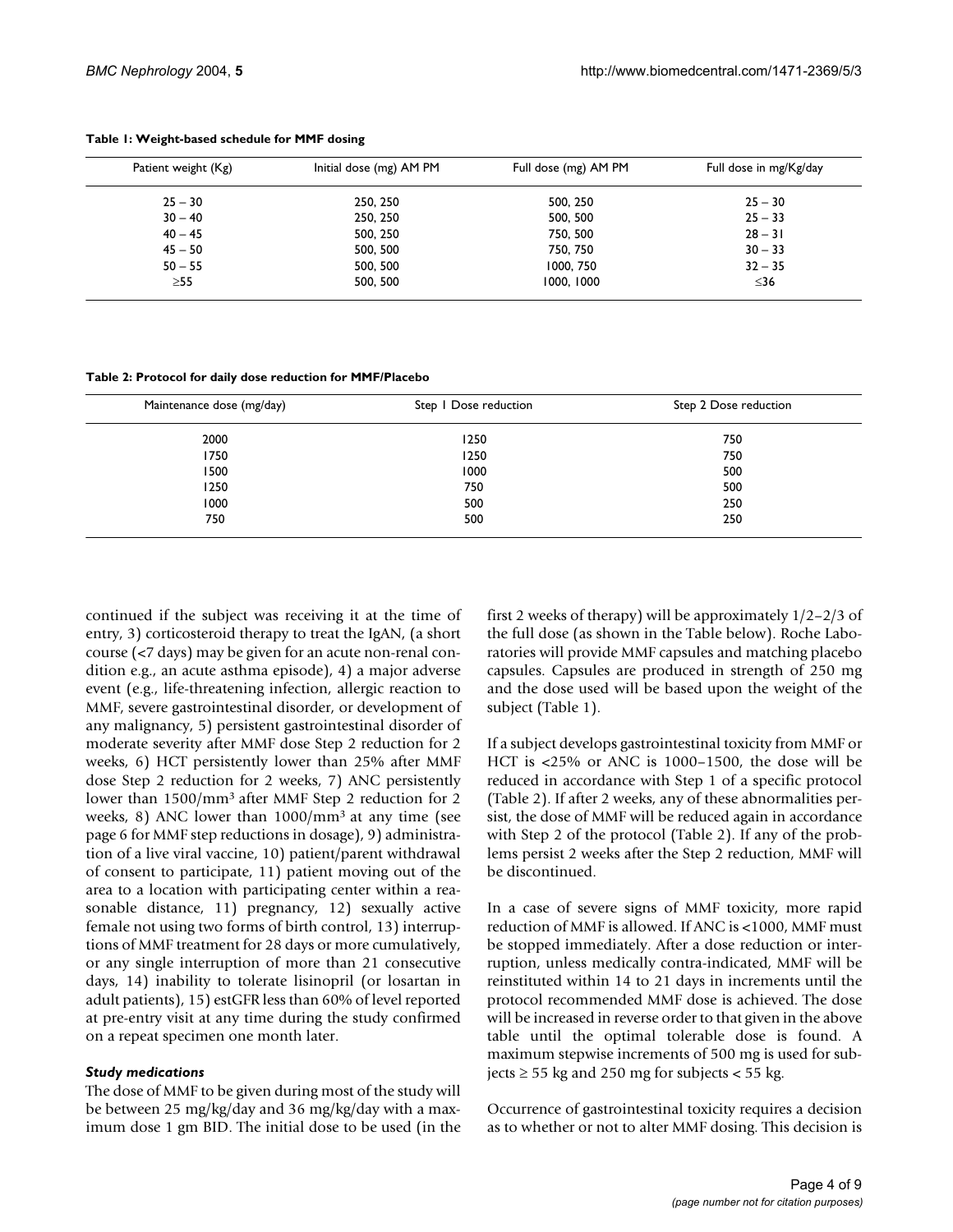| Patient weight (kg) | Initial daily dose (mg) | Higher daily dose (mg) | Initial/Higher dose in mg/kg/day |
|---------------------|-------------------------|------------------------|----------------------------------|
| $25$                | 5.0                     | $\overline{0}$         | ≥0.20/0.40                       |
| $25 - 35$           | 7.5                     | 15                     | $0.21 - 0.3/0.42 - 0.60$         |
| $35 - 45$           | 10                      | 20                     | $0.22 - 0.28/0.44 - 0.56$        |
| $45 - 55$           | 12.5                    | 25                     | $0.23 - 0.28/0.46 - 0.56$        |
| $55 - 65$           | 15                      | 30                     | $0.23 - 0.27/0.46 - 0.54$        |
| $65 - 75$           | 17.5                    | 35                     | $0.23 - 0.27/0.46 - 0.54$        |
| >75                 | 20                      | 40                     | $\leq$ 0.27 / $\leq$ 0.54        |

<span id="page-4-0"></span>**Table 3: Weight-based dosing schedule for lisinopril**

based on several factors. Diarrhea will be treated as follows: infectious causes (e.g., *C. difficile* and enteropathogens) should be ruled out and treated if necessary. Once these infectious causes have been excluded, agents such as Lomotil or tincture of opium may be used to decrease diarrhea so that MMF dosing can be maintained. Finally, if diarrhea persists, the MMF dose will be reduced as per the above protocol.

Omacor® (omega-3 fatty acids) is provided by the study and dispensed at a dose of 4 grams per day for all patients with body surface area  $\geq 1$  m<sup>2</sup>. The dose will be adjusted to the nearest number of capsules corresponding to the body surface area in patients less than 1 m<sup>2</sup>. The active ingredient in Omacor® capsules is an oil which consists of ethyl esters, mainly EPA and (DHA). The concentration of EPA ethyl ester is approximately 47% and DHA ethyl ester approximately 37%. In addition the concentrate contains ethyl esters of other omega-3 fatty acids, and also ethyl esters of other fatty acids. Four mg of  $\alpha$ -tocopherol is added as an antioxidant.

Lisinopril will be dispensed at an initial dose of 5–20 mg per day depending on the size of the subject (Table [3\)](#page-4-0). If this is well tolerated the dose will be doubled after 1 month of therapy to 10–40 mg per day. For subjects that are hypertensive after the "higher dose" of lisinopril has been given for one month, the dose may be further increased to twice the "higher dose" (maximum 20 – 80 mg/day depending on size of subject).

#### *Treatment of hypertension*

Hypertension will initially be treated with lisinopril, using the doses listed above. If a patient is on an anti-hypertensive medication other than lisinopril at the time of entry, that medication will be stopped and, if possible, control of the patient's hypertension will be obtained using lisinopril. Persistent hypertension will be defined by a systolic BP > 135 mm/Hg, a diastolic BP > 85 mm/Hg, or either level at > 95th percentile for age on two consecutive visits. For subjects who have persistent hypertension despite receiving the higher dose of lisinopril, additional BP medication will be used with the selection of medication based upon the local physician's preference. However, the use of lisinopril doses greater than 20–80 mg/day, and/or angiotensin receptor blockers (other than losartan substitution for lisinopril) is prohibited by the study.

This strategy of treatment for hypertension in patients entered into this study with a non-ACEi medication is both ethical and will reduce the chance of the treatment given for hypertension becoming a confounding variable for the trial.

#### *Clinical safety monitoring*

Participating investigators will report within 72 hours all serious adverse events that occur after study medication starts. Members of the SMC evaluate this information. They will disseminate reports of serious adverse drug reactions to all participating centers for submission to their respective IRBs. This centralized function permits ongoing evaluation of risks associated for patients with IgAN taking MMF and will enhance prompt dissemination of information as appropriate. Uniform reporting of all serious adverse events to the ACC in this study will make possible a much more accurate determination of the degree to which any SAE that may be encountered is, in fact, drug related.

The investigator is required to report all treatment-emergent adverse events that are observed or reported during study phase 2 (i.e., treatment phase). This applies regardless of a) the clinical significance or b) the assessment of study drug causality. All such events must be recorded on the AEF.

An adverse event is defined as any untoward medical occurrence in a patient who takes the study medication. It does not necessarily have to have a causal relationship with this treatment. This may be any unfavorable and unintended sign (e.g., abnormal laboratory finding), symptom or disease, which is observed after exposure to the study medication, whether or not considered, related to the treatment.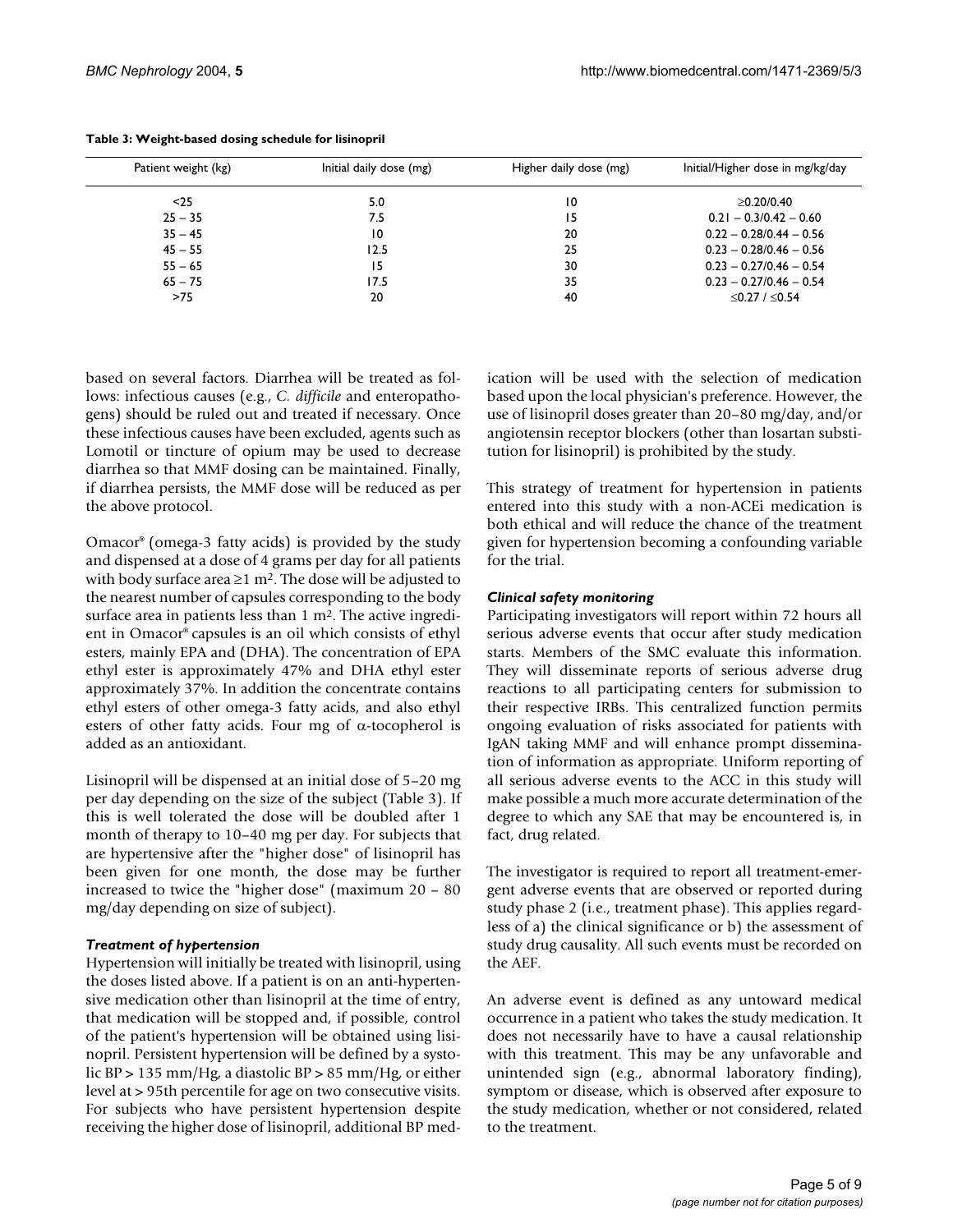An adverse drug reaction is defined as a noxious and unintended response to a study medication, at any dose. A causal relationship between the study medication and the adverse event must be at least a reasonable possibility, i.e., the relationship cannot be ruled out.

A SAE or reaction is any untoward medical occurrence (at any dose) that: a) results in death, b) is life-threatening, c) requires inpatient hospitalization or prolongs an existing hospitalization, d) results in persistent or significant disability/incapacity or, is a congenital anomaly or birth defect in an infant exposed prenatally. Other events that places the subject in jeopardy or that require intervention to prevent one of the above outcomes (e.g., pregnancy) should also be considered serious. All SAE are reported to the ACC within 72 hours.

A treatment-emergent event is any sign, symptom or disease that either a) is not present prior to exposure to study medication, or b) if already present, worsens in either intensity or frequency following exposure to study medication.

The initial report of the SAE may be communicated by phone, but is followed up as soon as possible by sending an "initial" report on the SAE Form to the ACC. The nature and severity of each event is compared with known adverse reactions already published in the current product information pages supplied by Roche. If it is determined that an unexpected, serious adverse event has occurred, a report is provided to investigators at all study sites. Each investigator should forward the information to the local IRB.

#### *Situations requiring the use of excluded medications*

If it is medically necessary to treat a patient with an excluded medication that is known to interact with MMF or affects the action of MMF, the study drug may be interrupted or the dose decreased as deemed necessary by the investigator.

If it is medically necessary to treat the patient with an excluded medication that affects the primary outcome measure, the investigator should again proceed in accordance with the medical needs of the patient. An interruption of study medication of no more than 14 consecutive days is permissible. If the interruption is longer, the patient should not resume taking MMF, and should be seen in the clinic as soon as possible. Then resume regular scheduled visits.

#### **Data management**

Data arrives at the ACC in two forms – CRFs and LabCorp generated reports. The CRFs are used to record the following: 1) demographic history, 2) physical examination variables, 3) study and concurrent medications, 4) adverse events

LabCorp will report all laboratory data on standardized report forms. LabCorp will send reports of laboratory values directly to the ACC. The Data Manager and a clinical coordinator at the ACC will double enter data into the database. Irrecoverable missing values will be documented with appropriate codes in the database. Periodic computerized audit reports will be run to monitor quality and completeness. The database is stored on a network drive that is backed up to tape daily by the Information Systems Department at Medical City Dallas Hospital.

In order to insure confidentiality, data from each patient will be recorded in the computer database with a unique contributing center code, study code, sequence number and patient initials. Patient names are never given to Lab-Corp or the ACC. Each study center is assigned a code number. The ACC assigns a unique patient identification code when the screening evaluation checklist is received.

#### **Sample size calculation**

The primary study outcome is the change in urinary protein excretion (urine Pr/Cr ratio) at the conclusion of the three-month "lead-in" period and the level obtained at each year of the study. A current examination of data from patients with IgAN entered in our previous study indicates mean baseline urine  $P/C$  ratio of 1.90 (SD = 1.80; External Advisory Committee Report, 2001). Although a urine P/C ratio of 1.90 reflects a reasonable baseline measure, we expect that urine P/C ratios will fall during the threemonth "lead-in" period in response to lisinopril and to a lesser extent, Omacor®. Previous research indicates that more than half of patients who received ACEi for a period of twelve months displayed a twenty-five percent reduction in their urinary protein excretion ratios [30]. In addition, at least one study indicates that a further reduction of UPr/Cr ratios can be expected in response to FOS [31]. Based on this previous research, we expect that patients receiving ACEi and the FOS will display nearly a forty percent reduction in urine P/C ratio upon conclusion of the three-month "lead in" period. Based on this assumption, we hypothesize that the mean urine P/C ratio for all patients will be 1.20 upon conclusion of the three-month "lead-in" period. We further hypothesize that the mean urine P/C ratio for the ACEi/FOS plus MMF group will be 0.50 (reduction of 0.70) after one year of MMF. In contrast, we hypothesize that for the ACEi/FOS plus placebo group the urine P/C ratio will remain constant at 1.20 after one year of placebo. Assuming a 15% attrition rate and a 1.80 population standard deviation, a sample size of 50 patients per group would be required to obtain a 0.05 significance level with a power of 0.80.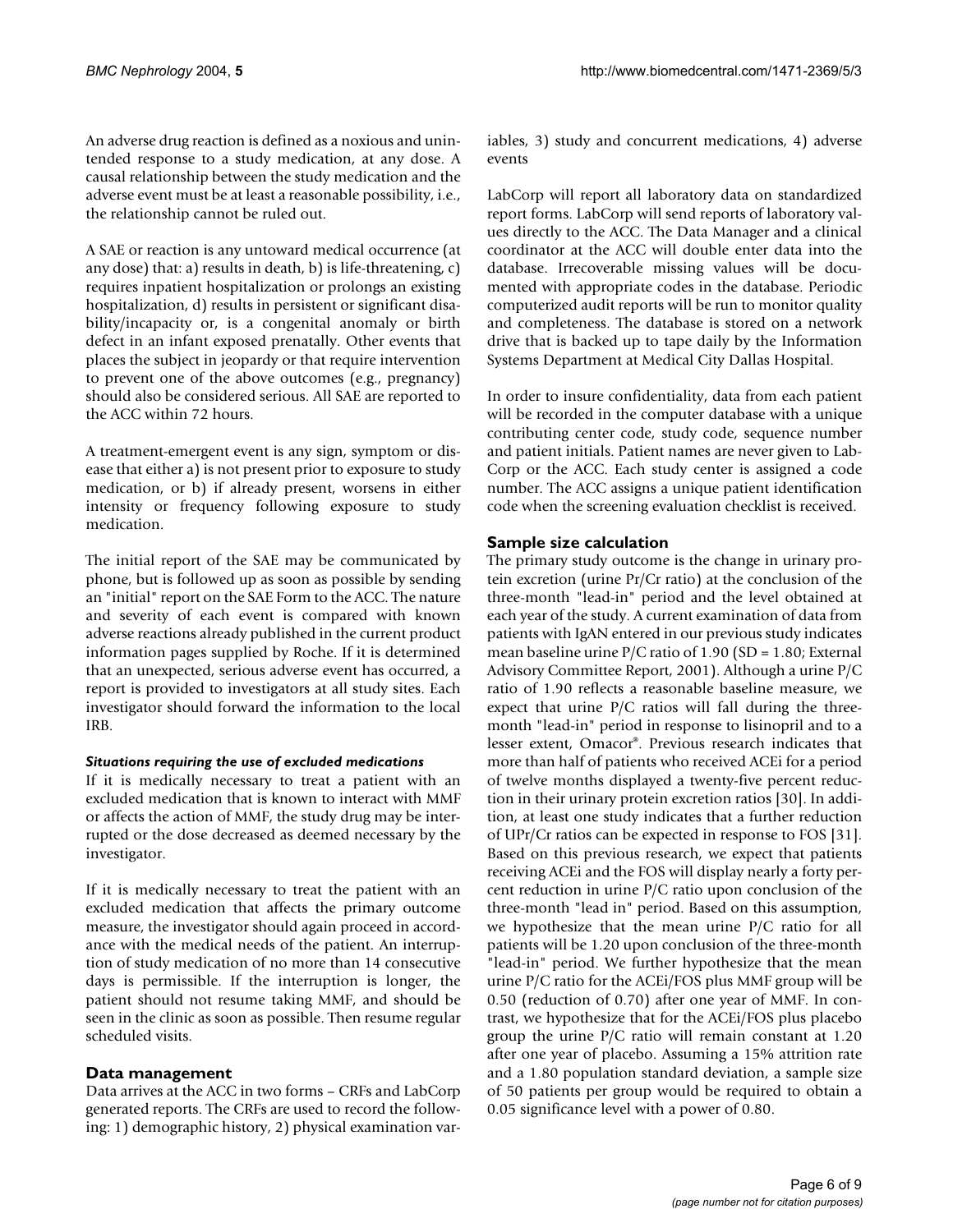Although a final sample size of 50 patients per group will be needed at the commencement of phase three, many more patients will be initially required. We expect to screen approximately 200 patients during the phase one screening. Based on our experience with the previous IgAN treatment trial, we anticipate twenty-five percent of these 200 patients will not meet the initial inclusion criteria. The exclusion of these 50 patients will leave approximately 150 for inclusion in the phase two "lead-in" period. Upon conclusion of the three-month "lead-in" period, we expect that a third of these patients will fail to meet the inclusion criteria. These patients will have already displayed clinically significant benefit (i.e., urine P/C ratio less than 0.6 for males and 0.8 for females) from the "lead-in" treatment regimen. In summary, we plan to screen 200 patients, to include 150 patients in the "leadin" phase, and to randomize 100 patients into one of two comparison groups.

#### **Statistical approach**

Following the conclusion of the first year of the study, a statistical summary report will be prepared. This report will summarize the progress of the study, study patient characteristics, and safety issues.

Baseline comparability between the two treatment groups will be evaluated with respect to entry criteria (e.g., demographics, laboratory results). Chi-square and t-test will be used to assess differences between the two groups on the baseline variables. Any variables that are found to be discrepant between the two groups and that are related to the outcome variables will be treated as covariates in later analyses.

In order to evaluate the patients' change in urine  $P/C$ ratios, two strategies will be employed. We hypothesize that patients treated with ACEi, FOS, and MMF will demonstrate nearly a sixty percent decrease in their UPr/Cr ratios. In contrast, we expect those patients treated with ACEi, FOS, and placebo to maintain relatively constant urine P/C ratios. The Kaplan-Meier method will be used to estimate the time in which patients are likely to display the 60% decrease in urine P/C ratio during the two-year study period. Secondly, rate of change (slopes) in the primary outcome measures will be estimated for each patient. These estimates will then be compared between groups to assess for differences in rate of change between the two treatment groups.

## **Publication of study results**

All publications will be authored by members of the scientific advisory committee. Co-authors will have contributed to the design, analysis and actual reporting of the study.

#### *Study investigators*

Steering committee: RJ Hogg, N Nardelli, C Adkins, L Fitzgibbons, D Parrott, J Miller

Scientific planning committee: RJ Hogg, WA Briggs, DC Cattran, JC Chan, JJ Dillon, RJ Falk, L Fitzgibbons, RJ Glassock, JC Jennette, BA Julian, R Sibley, RJ Wyatt

Safety monitoring committee: JC Chan, JV Donadio, RJ Glassock, L Fitzgibbons, J Miller, D Parrott

#### **Discussion**

We report the protocol of a RCT designed to test the efficacy of MMF in reducing proteinuria in patients with IgAN. This study utilizes the novel approach of examining the use of an immunosuppressive agent (MMF) that is not being used in conjunction with corticosteroid therapy. In the previous study form our group, subject recruitment was hampered by the unwillingness of some subjects to consider the possibility of corticosteroid treatment assignment and the difficulty some patients or their parents had in being assigned to a placebo group. We anticipate better acceptance of this protocol since corticosteroids will not be used and subjects in both groups will be treated with  $ACE<sub>i</sub>$  and FOS.

The use of change in urine P/C ratio as primary outcome measure, rather than decrease in kidney function will allow for completion of the study and analysis of data within in a relatively short period of 4 to 5 years as opposed to 6 to 10 years for studies that utilize change in renal function as the primary outcome measure.

## **Competing interests**

None declared.

#### **List of abbreviations**

IgAN – IgA nephropathy

- ESRD end stage renal disease
- RCTs Randomized controlled trials
- FOS fish oil supplements
- ACEi angiotensin converting enzyme inhibitor
- MMF mycophenolate mofetil
- $P/C$  protein to creatinine
- ACC administrative co-ordinating center
- estGFR estimated glomerular filtration rate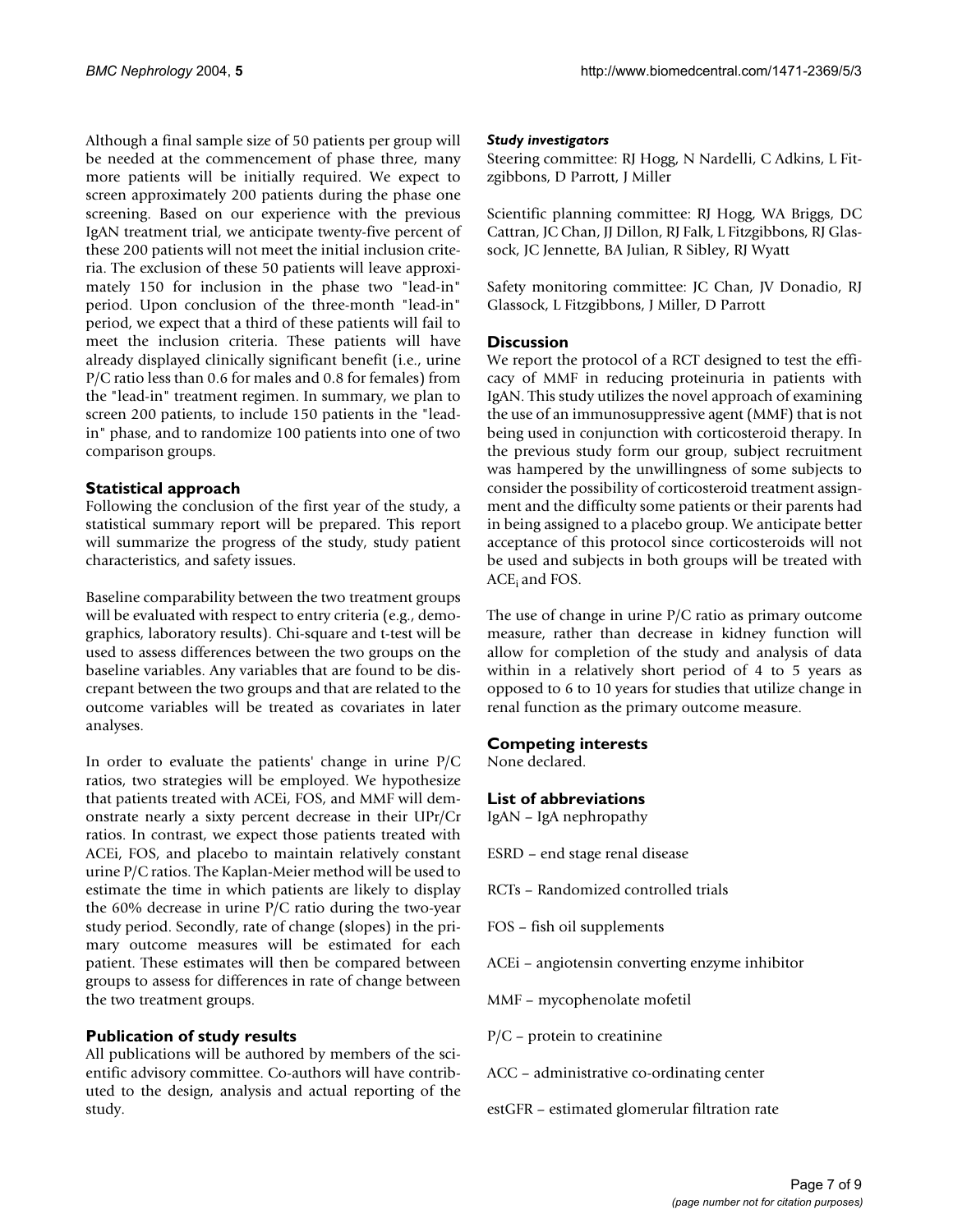- HIV human immunodeficiency virus
- ANC absolute neutrophil count
- HCT hematocrit
- NSAID non-steroid anti-inflammatory drug
- EPA eicosapentaenoic acid
- DHA docosahexaenoic acid
- SMC safety monitoring committee
- IRB institutional review board
- AEF adverse event form
- SAE serious adverse event
- CRF case report form

#### **Acknowledgements**

C. Martin Bunke, M.D. and Rob Gordon, M.D. of Roche Laboratories, Nutley, NJ provided valuable assistance in the development of this study. The study is supported by grant from Roche Laboratories. The Omacor® capsules are provided by Pronova Biocare, Lysaker, Norway. At the University of Tennessee Health Sciences Center this study is support by the General Clinical Research Center (USPHS-RR000211).

#### **References**

- 1. D'Amico G: **[The commonest glomerulonephritis in the world:](http://www.ncbi.nlm.nih.gov/entrez/query.fcgi?cmd=Retrieve&db=PubMed&dopt=Abstract&list_uids=3329736) [IgA nephropathy.](http://www.ncbi.nlm.nih.gov/entrez/query.fcgi?cmd=Retrieve&db=PubMed&dopt=Abstract&list_uids=3329736)** *Quart J Med* 1987, **64:**709-727.
- Levy M, Berger J: [Worldwide perspective of IgA nephropathy.](http://www.ncbi.nlm.nih.gov/entrez/query.fcgi?cmd=Retrieve&db=PubMed&dopt=Abstract&list_uids=3055955) *Am J Kidney Dis* 1988, **12:**340-347.
- 3. Droz D: **Natural history of primary glomerulonephritis with mesangial deposits of IgA.** *Contrib Nephrol* 1977, **2:**150-157.
- 4. Velo M, Lozano L, Egido J, Gutierrez-Milet V, Hernando L: **[Natural](http://www.ncbi.nlm.nih.gov/entrez/query.fcgi?cmd=Retrieve&db=PubMed&dopt=Abstract&list_uids=3445013) [history of IgA nephropathy followed up for more than 10](http://www.ncbi.nlm.nih.gov/entrez/query.fcgi?cmd=Retrieve&db=PubMed&dopt=Abstract&list_uids=3445013) [years in Spain.](http://www.ncbi.nlm.nih.gov/entrez/query.fcgi?cmd=Retrieve&db=PubMed&dopt=Abstract&list_uids=3445013)** *Semin Nephrol* 1987, **7:**346-50.
- 5. Wyatt RJ, Kritchevsky SB, Woodford SY, Miller PM, Roy S III, Holland NH, Jackson E, Bishof NA: **[IgA nephropathy: Long-term progno](http://www.ncbi.nlm.nih.gov/entrez/query.fcgi?cmd=Retrieve&db=PubMed&dopt=Abstract&list_uids=8523188)[sis for pediatric patients.](http://www.ncbi.nlm.nih.gov/entrez/query.fcgi?cmd=Retrieve&db=PubMed&dopt=Abstract&list_uids=8523188)** *J Pediatr* 1995, **127:**913-919.
- 6. Radford MG, Donadio JV Jr, Bergstralh EJ, Grande JP: **[Predicting](http://www.ncbi.nlm.nih.gov/entrez/query.fcgi?cmd=Retrieve&db=PubMed&dopt=Abstract&list_uids=9048338) [renal outcome in IgA nephropathy.](http://www.ncbi.nlm.nih.gov/entrez/query.fcgi?cmd=Retrieve&db=PubMed&dopt=Abstract&list_uids=9048338)** *J Am Soc Nephrol* 1997, **8:**199-207.
- 7. Donadio JV Jr, Bergstralh EJ, Offord KP, Spencer DC, Holley KE: **[A](http://www.ncbi.nlm.nih.gov/entrez/query.fcgi?cmd=Retrieve&db=PubMed&dopt=Abstract&list_uids=10.1056/NEJM199411033311804) [controlled trial of fish oil in IgA nephropathy](http://www.ncbi.nlm.nih.gov/entrez/query.fcgi?cmd=Retrieve&db=PubMed&dopt=Abstract&list_uids=10.1056/NEJM199411033311804)[.](http://www.ncbi.nlm.nih.gov/entrez/query.fcgi?cmd=Retrieve&db=PubMed&dopt=Abstract&list_uids=7935657)** *N Engl J Med* 1994, **331:**1194-9.
- 8. Pozzi C, Bolasco PG, Fogazzi GB, Andrulli S, Altieri P, Ponticelli C, Locatelli F: **[Corticosteroids in IgA nephropathy: a randomised](http://www.ncbi.nlm.nih.gov/entrez/query.fcgi?cmd=Retrieve&db=PubMed&dopt=Abstract&list_uids=10.1016/S0140-6736(98)03563-6) [controlled trial](http://www.ncbi.nlm.nih.gov/entrez/query.fcgi?cmd=Retrieve&db=PubMed&dopt=Abstract&list_uids=10.1016/S0140-6736(98)03563-6)[.](http://www.ncbi.nlm.nih.gov/entrez/query.fcgi?cmd=Retrieve&db=PubMed&dopt=Abstract&list_uids=10093981)** *Lancet* 1999, **353:**883-887.
- 9. Yoshikawa N, Ito H, Sakai T, Takekoshi Y, Honda M, Awazu M, Ito K, Iitaka K, Koitabashi Y, Yamaoka K, Nakagawa K, Nakamura H, Matsuyama S, Seino Y, Takeda N, Hattori S, Ninomiya M: **[A controlled](http://www.ncbi.nlm.nih.gov/entrez/query.fcgi?cmd=Retrieve&db=PubMed&dopt=Abstract&list_uids=9890315) [trial of combined therapy for newly diagnosed severe child](http://www.ncbi.nlm.nih.gov/entrez/query.fcgi?cmd=Retrieve&db=PubMed&dopt=Abstract&list_uids=9890315)hood IgA nephropathy. The Japanese Pediatric IgA Neph[ropathy Treatment Study Group.](http://www.ncbi.nlm.nih.gov/entrez/query.fcgi?cmd=Retrieve&db=PubMed&dopt=Abstract&list_uids=9890315)** *J Am Soc Nephrol* 1999, **10:**101-109.
- 10. Katafuchi R, Ikeda K, Mizumasa T, Tanaka H, Ando T, Yanase T, Masutani K, Kubo M, Fujimi S: **[Controlled, prospective trial of ster](http://www.ncbi.nlm.nih.gov/entrez/query.fcgi?cmd=Retrieve&db=PubMed&dopt=Abstract&list_uids=10.1016/S0272-6386(03)00194-X)[oid treatment in IgA nephropathy: A limitation of low-dose](http://www.ncbi.nlm.nih.gov/entrez/query.fcgi?cmd=Retrieve&db=PubMed&dopt=Abstract&list_uids=10.1016/S0272-6386(03)00194-X) [prednisolone therapy](http://www.ncbi.nlm.nih.gov/entrez/query.fcgi?cmd=Retrieve&db=PubMed&dopt=Abstract&list_uids=10.1016/S0272-6386(03)00194-X)[.](http://www.ncbi.nlm.nih.gov/entrez/query.fcgi?cmd=Retrieve&db=PubMed&dopt=Abstract&list_uids=12722031)** *Am J Kidney Dis* 2003, **41:**972-983.
- 11. Maschio G, Cagnoli L, Claroni F, Fusaroli M, Rugiu C, Sanna G, Sasdelli M, Zuccala A, Zucchelli P: **[ACE inhibition reduces proteinuria in](http://www.ncbi.nlm.nih.gov/entrez/query.fcgi?cmd=Retrieve&db=PubMed&dopt=Abstract&list_uids=8052432) [normotensive patients with IgA nephropathy: a multicentre,](http://www.ncbi.nlm.nih.gov/entrez/query.fcgi?cmd=Retrieve&db=PubMed&dopt=Abstract&list_uids=8052432)**

**[randomized, placebo-controlled study.](http://www.ncbi.nlm.nih.gov/entrez/query.fcgi?cmd=Retrieve&db=PubMed&dopt=Abstract&list_uids=8052432)** *Nephrol Dial Transplant* 1994, **9:**265-269.

- 12. Chen X, Chen P, Cai G, Wu J, Cui Y, Zhang Y, Liu S, Tang L: **[A ran](http://www.ncbi.nlm.nih.gov/entrez/query.fcgi?cmd=Retrieve&db=PubMed&dopt=Abstract&list_uids=12126522)[domized control trial of mycophenolate mofetil treatment](http://www.ncbi.nlm.nih.gov/entrez/query.fcgi?cmd=Retrieve&db=PubMed&dopt=Abstract&list_uids=12126522) [in severe IgA nephropathy.](http://www.ncbi.nlm.nih.gov/entrez/query.fcgi?cmd=Retrieve&db=PubMed&dopt=Abstract&list_uids=12126522)** *Zhonghua Yi Xue Za Zhi* 2002, **82:**796-801.
- 13. Tang S, Leung JCK, Tang AWC, Ho YW, Chan LYY, Chan TM, Lai KN, for the Hong Kong Immunoglobulin A Study Group: **A prospective, randomized, case-controlled study on the efficacy of mycophenolate mofetil (MMF) for IgA nephropathy (IgAN) patients with persistent proteinuria despite angiotensin blockade.** *J Am Soc Nephrol* 2003, **14:**752A-753A.
- 14. Frisch G, Lin J, Rosenstock J, Markowitz G, D'Agati V, Radhakrishan J, Valeri A, Appel G: **Mycophenolate mofetil vs. placebo in patients at high risk for progressive IgA nephropathy: A double blind RCT.** *J Am Soc Nephrol* 2003, **14:**753A.
- 15. Maes BD, Evenepoel P, Kuypers D, Messiaen T: **[A prospective pla](http://www.ncbi.nlm.nih.gov/entrez/query.fcgi?cmd=Retrieve&db=PubMed&dopt=Abstract&list_uids=10.1159/000047690)cebo-controlled randomised single center study of mycophe[nolate mofetil treatment for IgA nephropathy: Lack of](http://www.ncbi.nlm.nih.gov/entrez/query.fcgi?cmd=Retrieve&db=PubMed&dopt=Abstract&list_uids=10.1159/000047690) [clinical efficacy after two years.](http://www.ncbi.nlm.nih.gov/entrez/query.fcgi?cmd=Retrieve&db=PubMed&dopt=Abstract&list_uids=10.1159/000047690)** *J Am Soc Nephrol* 2001, **12:**114A.
- 16. Hogg RJ, for the Scientific Planning Committee of the IgA Nephropa-Study: [A randomized, placebo-controlled, multicenter](http://www.ncbi.nlm.nih.gov/entrez/query.fcgi?cmd=Retrieve&db=PubMed&dopt=Abstract&list_uids=7485134) **[trial evaluating alternate-day prednisone and fish oil supple](http://www.ncbi.nlm.nih.gov/entrez/query.fcgi?cmd=Retrieve&db=PubMed&dopt=Abstract&list_uids=7485134)ments in young patients with immunoglobulin A [nephropathy.](http://www.ncbi.nlm.nih.gov/entrez/query.fcgi?cmd=Retrieve&db=PubMed&dopt=Abstract&list_uids=7485134)** *Am J Kidney Dis* 1995, **26:**792-796.
- 17. Hogg RJ, Lee J, Nardelli NA, Cattran D, Hirschman G, Julian BA: **Multicenter placebo-controlled trial of alternate-day prednisone (QOD-PRED) or daily omega-3 fatty acids (OM-3 FA) in children and young adults with IgA nephropathy (IgAN). Report from the Southwest Pediatric Nephrology Study Group.** *J Am Soc Nephrol* 2003, **14:**751A.
- 18. Coppo R, Chiesa M, Peruzzi L, Amore A: **[Treatment of IgA neph](http://www.ncbi.nlm.nih.gov/entrez/query.fcgi?cmd=Retrieve&db=PubMed&dopt=Abstract&list_uids=11783600)[ropathy with angiotensin converting enzyme inhibitors:](http://www.ncbi.nlm.nih.gov/entrez/query.fcgi?cmd=Retrieve&db=PubMed&dopt=Abstract&list_uids=11783600) [design of a prospective randomized multicenter trial.](http://www.ncbi.nlm.nih.gov/entrez/query.fcgi?cmd=Retrieve&db=PubMed&dopt=Abstract&list_uids=11783600)** *J Nephrol* 2001, **14:**447-452.
- 19. Manno C, Gesualdo L, D'Altri C, Rossini M, Grandaliano G, Schena FP: **[Prospective randomised controlled multicenter trial on](http://www.ncbi.nlm.nih.gov/entrez/query.fcgi?cmd=Retrieve&db=PubMed&dopt=Abstract&list_uids=11506246) [steroids plus ramipril in proteinuric IgA nephropathy.](http://www.ncbi.nlm.nih.gov/entrez/query.fcgi?cmd=Retrieve&db=PubMed&dopt=Abstract&list_uids=11506246)** *J Nephrol* 2001, **14:**248-252.
- 20. Locatelli F, Pozzi C, Del Vecchio L, Andrulli S, Pani A, Fogazzi G, Altieri P, Ponticelli C: **[Combined treatment with steroids and](http://www.ncbi.nlm.nih.gov/entrez/query.fcgi?cmd=Retrieve&db=PubMed&dopt=Abstract&list_uids=10630693) [azathioprine in IgA nephropathy: design of a prospective](http://www.ncbi.nlm.nih.gov/entrez/query.fcgi?cmd=Retrieve&db=PubMed&dopt=Abstract&list_uids=10630693) [randomised multicentre trial.](http://www.ncbi.nlm.nih.gov/entrez/query.fcgi?cmd=Retrieve&db=PubMed&dopt=Abstract&list_uids=10630693)** *J Nephrol* 1999, **12:**308-311.
- 21. Donadio Jr JV, Grande JP, Bergstralh EJ, Dart RA, Larson TS, Spencer DC: **[The long-term outcome of patients with IgA nephropa](http://www.ncbi.nlm.nih.gov/entrez/query.fcgi?cmd=Retrieve&db=PubMed&dopt=Abstract&list_uids=10446945)[thy treated with fish oil in a controlled trial. Mayo Nephrol](http://www.ncbi.nlm.nih.gov/entrez/query.fcgi?cmd=Retrieve&db=PubMed&dopt=Abstract&list_uids=10446945)[ogy Collaborative Group.](http://www.ncbi.nlm.nih.gov/entrez/query.fcgi?cmd=Retrieve&db=PubMed&dopt=Abstract&list_uids=10446945)** *J Am Soc Nephrol* 1999, **10:**1772-1777.
- 22. Eugui EM, Mirkovich A, Allison AC: **[In vitro immunosuppressive](http://www.ncbi.nlm.nih.gov/entrez/query.fcgi?cmd=Retrieve&db=PubMed&dopt=Abstract&list_uids=2063415) [effects of mycophenolic acid and an ester pro drug, RS-](http://www.ncbi.nlm.nih.gov/entrez/query.fcgi?cmd=Retrieve&db=PubMed&dopt=Abstract&list_uids=2063415)[61443.](http://www.ncbi.nlm.nih.gov/entrez/query.fcgi?cmd=Retrieve&db=PubMed&dopt=Abstract&list_uids=2063415)** *Transplant Proc* 1991, **23(suppl 2):**10-14.
- 23. Nowack R, Birck R, van der Woude FJ: **[Mycophenolate mofetil for](http://www.ncbi.nlm.nih.gov/entrez/query.fcgi?cmd=Retrieve&db=PubMed&dopt=Abstract&list_uids=9074580) [systemic vasculitis and IgA nephropathy.](http://www.ncbi.nlm.nih.gov/entrez/query.fcgi?cmd=Retrieve&db=PubMed&dopt=Abstract&list_uids=9074580)** *Lancet* 1997, **349:**774.
- 24. Briggs WA, Choi MJ, Scheel Jr PJ: **[Successful mycophenolate](http://www.ncbi.nlm.nih.gov/entrez/query.fcgi?cmd=Retrieve&db=PubMed&dopt=Abstract&list_uids=9469489) [mofetil treatment of glomerular disease.](http://www.ncbi.nlm.nih.gov/entrez/query.fcgi?cmd=Retrieve&db=PubMed&dopt=Abstract&list_uids=9469489)** *Am J Kidney Dis* 1998, **31:**213-217.
- 25. Choi MJ, Eustace JA, Gimenez LF, Atta MG, Scheel PJ, Sothinathan R, Briggs WA: **[Mycophenolate mofetil treatment for primary](http://www.ncbi.nlm.nih.gov/entrez/query.fcgi?cmd=Retrieve&db=PubMed&dopt=Abstract&list_uids=10.1046/j.1523-1755.2002.00214.x) [glomerular diseases.](http://www.ncbi.nlm.nih.gov/entrez/query.fcgi?cmd=Retrieve&db=PubMed&dopt=Abstract&list_uids=10.1046/j.1523-1755.2002.00214.x)** *Kidney Int* 1114, **61:**1098-2002.
- 26. Rodicio JL, Alcazar JM, Ruilope LM: **[Influence of converting](http://www.ncbi.nlm.nih.gov/entrez/query.fcgi?cmd=Retrieve&db=PubMed&dopt=Abstract&list_uids=2232500) [enzyme inhibition on glomerular filtration rate and](http://www.ncbi.nlm.nih.gov/entrez/query.fcgi?cmd=Retrieve&db=PubMed&dopt=Abstract&list_uids=2232500) [proteinuria.](http://www.ncbi.nlm.nih.gov/entrez/query.fcgi?cmd=Retrieve&db=PubMed&dopt=Abstract&list_uids=2232500)** *Kidney Int* 1990, **38:**590-594.
- 27. Heeg JA, de Jong PE, van der Hem GK, de Zeeuw D: **[Reduction of](http://www.ncbi.nlm.nih.gov/entrez/query.fcgi?cmd=Retrieve&db=PubMed&dopt=Abstract&list_uids=3041097) [proteinuria by angiotensin converting enzyme inhibition.](http://www.ncbi.nlm.nih.gov/entrez/query.fcgi?cmd=Retrieve&db=PubMed&dopt=Abstract&list_uids=3041097)** *Kidney Int* 1987, **32:**78-84.
- 28. Remuzzi A, Perico N, Sangalli F, Vendramin G, Moriggi M, Ruggenenti P, Remuzzi G: **[ACE inhibition and ANG II receptor blockade](http://www.ncbi.nlm.nih.gov/entrez/query.fcgi?cmd=Retrieve&db=PubMed&dopt=Abstract&list_uids=10070170) [improve glomerular size-selectivity in IgA nephropathy.](http://www.ncbi.nlm.nih.gov/entrez/query.fcgi?cmd=Retrieve&db=PubMed&dopt=Abstract&list_uids=10070170)** *Am J Physiol* 1999, **276:**F457-F466.
- <span id="page-7-0"></span>29. **[K/DOQI Clinical Practice Guidelines for Chronic Kidney Dis](http://www.ncbi.nlm.nih.gov/entrez/query.fcgi?cmd=Retrieve&db=PubMed&dopt=Abstract&list_uids=10.1053/ajkd.2002.30944)[ease: Evaluation, Classification, and Stratification: Guideline](http://www.ncbi.nlm.nih.gov/entrez/query.fcgi?cmd=Retrieve&db=PubMed&dopt=Abstract&list_uids=10.1053/ajkd.2002.30944) [4. Estimation of GFR.](http://www.ncbi.nlm.nih.gov/entrez/query.fcgi?cmd=Retrieve&db=PubMed&dopt=Abstract&list_uids=10.1053/ajkd.2002.30944)** *Am J Kid Dis* 2002, **39:**S76-S92.
- 30. Bannister KM, Weaver A, Clarkson AR, Woodroffe AJ: **[lgA Neph](http://www.ncbi.nlm.nih.gov/entrez/query.fcgi?cmd=Retrieve&db=PubMed&dopt=Abstract&list_uids=7758341)[ropathy: Pathogenesis and treatment.](http://www.ncbi.nlm.nih.gov/entrez/query.fcgi?cmd=Retrieve&db=PubMed&dopt=Abstract&list_uids=7758341)** *Contrib Nephrol* 1995, **111:**184-193.